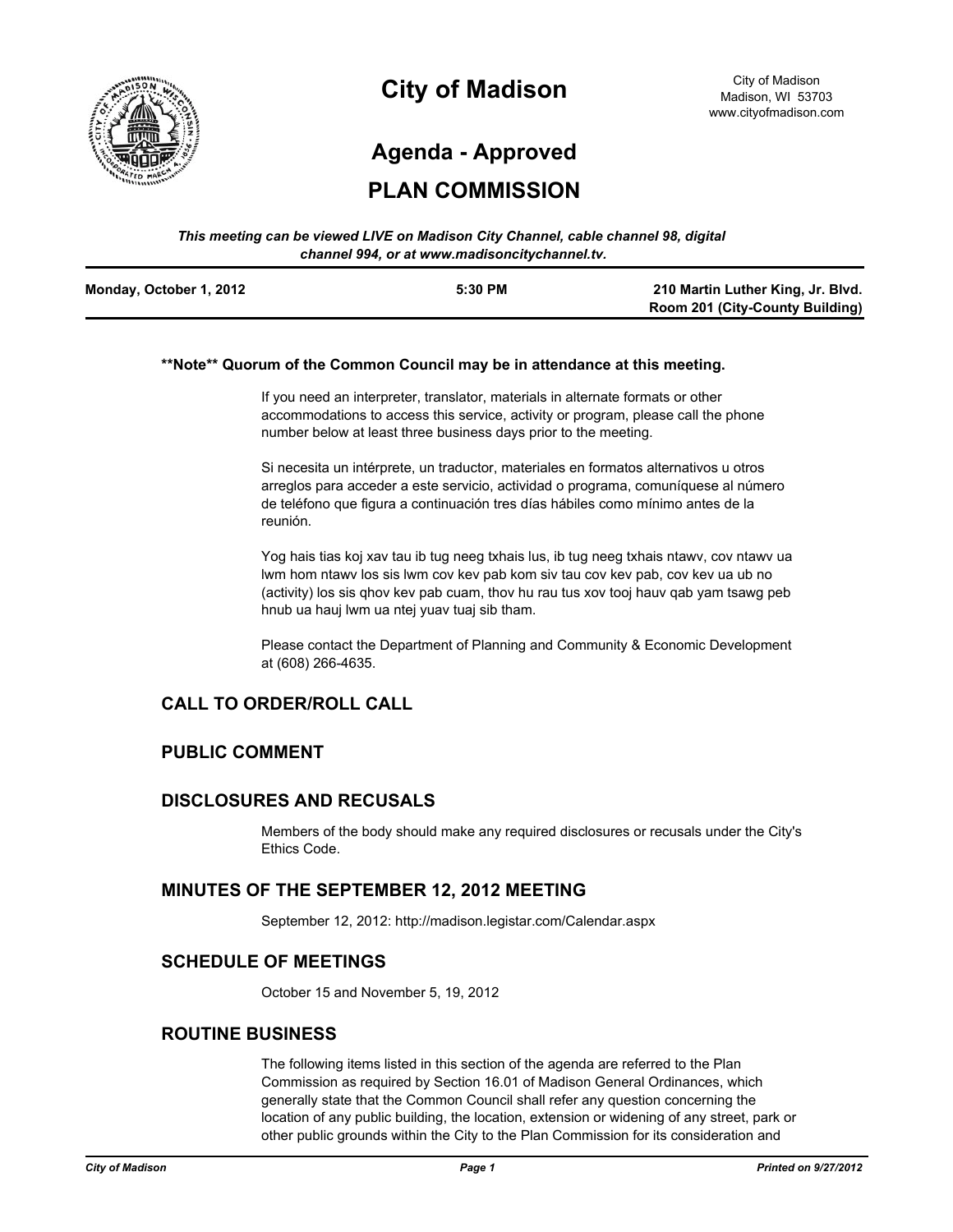report before final action is taken thereon by the Council. Further, the Plan Commission is required to provide a recommendation to the Council on the acquisition of public land for the establishment or enlarging of streets, parks, playgrounds, sites for public buildings, and reservations pertaining to the same, and the conveyance of any surplus real estate not needed for these purposes with reservations concerning the future use and occupation of such real estate, so as to protect the public works of the City, and to preserve the view, appearance, light, air and usefulness of such public works, and to promote the public health and welfare as recommended in adopted plans and policies.

- **1. [27527](http://madison.legistar.com/gateway.aspx?m=l&id=/matter.aspx?key=30219)** CHARTER Amending Section 16.01(3) of the Madison General Ordinances to make the terms of Alderpersons on the Plan Commission coincide with their terms on the Common Council.
- **2. [27626](http://madison.legistar.com/gateway.aspx?m=l&id=/matter.aspx?key=30323)** Accepting a Permanent Limited Easement for Public Pedestrian/Bicycle Path Purposes and Public Sanitary Sewer Purposes from University of Wisconsin Credit Union across a property located at 1422 Northport Drive.

## **PUBLIC HEARING-6:00 p.m.**

Note: Public Hearing items may be called at any time after the beginning of the public hearing. Those wishing to speak on an item must fill out a registration slip and give it to the Secretary. The Plan Commission uses a consent agenda, which means that the Commission can consider any item at 6:00 p.m. where there are no registrants wishing to speak in opposition regardless of its placement on the agenda.

#### **Zoning Text Amendments and the Proposed New Zoning Map**

Note: On August 20, 2012, the Plan Commission recessed the public hearing on Items 3 and 4 and referred both items to this meeting.

- **3. [26657](http://madison.legistar.com/gateway.aspx?m=l&id=/matter.aspx?key=29311)** SECOND SUBSTITUTE Creating Subchapter 28E, Downtown and Urban Districts of Chapter 28 of the Madison General Ordinances to update the City's ordinances pertaining to zoning and planning.
- **4. [27278](http://madison.legistar.com/gateway.aspx?m=l&id=/matter.aspx?key=29958)** SECOND SUBSTITUTE Amending Chapter 28 of the Madison General Ordinances revising various subsections.

### **Zoning Map Amendments & Related Requests**

Note: Items 5 and 6 should be considered together.

**5. [26845](http://madison.legistar.com/gateway.aspx?m=l&id=/matter.aspx?key=29512)** SUBSTITUTE Creating Section 28.06(2)(a)3618. of the Madison General Ordinances rezoning property from R3 Single-Family and Two-Family Residence District and C3 Highway Commercial District to PUD(GDP) Planned Unit Development (General Development Plan) District and creating Section 28.06(2)(a)3719. of the Madison General Ordinances rezoning property from PUD(GDP) Planned Unit Development (General Development Plan) District to PUD(SIP) Planned Unit Development (Specific Implementation Plan) District. Proposed Use: Construction of mixed-use building containing 4,300 sq. ft. of first floor commercial space and 62 apartments; 13th Aldermanic District; 502 South Park Street and 917-925 Drake Street.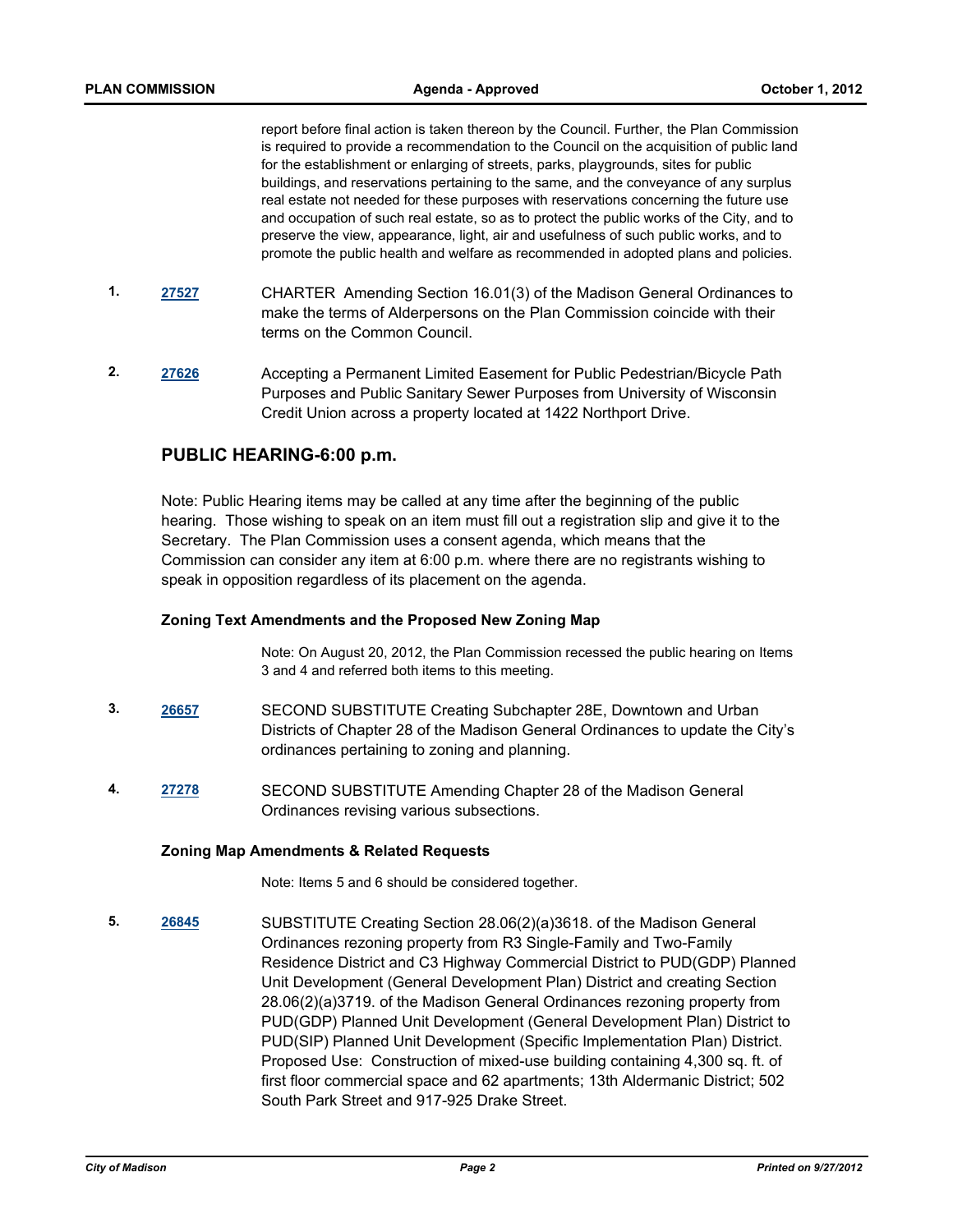| <b>PLAN COMMISSION</b> |       | Agenda - Approved                                                                                                                                                                                                                                                                                                                                                                                                                                                                                                                                                                                                       | October 1, 2012 |
|------------------------|-------|-------------------------------------------------------------------------------------------------------------------------------------------------------------------------------------------------------------------------------------------------------------------------------------------------------------------------------------------------------------------------------------------------------------------------------------------------------------------------------------------------------------------------------------------------------------------------------------------------------------------------|-----------------|
| 6.                     | 27473 | Consideration of a demolition permit to allow 3 residences and 1 commercial<br>building to be demolished as part of a Planned Unit Development rezoning at<br>502 S. Park Street and 917-925 Drake Street; 13th Ald. Dist.                                                                                                                                                                                                                                                                                                                                                                                              |                 |
|                        |       | Note: Items 7 and 8 should be referred to the October 15, 2012 meeting at the request<br>of the alder for the purposes of holding an additional neighborhood meeting regarding<br>this project.                                                                                                                                                                                                                                                                                                                                                                                                                         |                 |
| 7.                     | 27436 | Creating Section 28.06(2)(a)3625. of the Madison General Ordinances<br>rezoning property from R6 General Residence District to PUD(GDP) Planned<br>Unit Development (General Development Plan) District and creating Section<br>28.06(2)(a)3626. of the Madison General Ordinances rezoning property from<br>PUD(GDP) Planned Unit Development (General Development Plan) District to<br>PUD(SIP) Planned Unit Development (Specific Implementation Plan) District.<br>Proposed Use: Demolish single-family residence to construct eight-unit<br>apartment building; 4th Aldermanic District; 125 North Bedford Street. |                 |
| 8.                     | 27777 | Consideration of a demolition permit to allow a single-family residence to be<br>demolished as part of a Planned Unit Development rezoning at 125 N. Bedford<br>Street; 4th Ald. Dist.                                                                                                                                                                                                                                                                                                                                                                                                                                  |                 |
| 9.                     | 27437 | Creating Section 28.06(2)(a)3624. of the Madison General Ordinances<br>rezoning property from PUD(GDP) Planned Unit Development (General<br>Development Plan) District to PUD(GDP) Planned Unit Development (General<br>Development Plan) District. Proposed Use: Re-Approving the GDP for<br>Multi-Family Housing in the Village At Autumn Lake PUD. 17th Aldermanic<br>District; 5922 Lien Road.                                                                                                                                                                                                                      |                 |

### **Subdivision**

**10. [27776](http://madison.legistar.com/gateway.aspx?m=l&id=/matter.aspx?key=30486)** Approving the preliminary and final plat of Woodstone Replat No. 2 (Lots 13-45) located at 9401-9441 and 9402-9442 Stoneywood Boulevard and 9404-9444 Cobalt Street; 9th Ald. Dist.

### **Conditional Use/ Demolition Permits**

- **11. [27778](http://madison.legistar.com/gateway.aspx?m=l&id=/matter.aspx?key=30488)** Consideration of a demolition permit to allow a single-family residence to be demolished and a new residence constructed at 449 Toepfer Avenue; 11th Ald. Dist.
- **12. [27377](http://madison.legistar.com/gateway.aspx?m=l&id=/matter.aspx?key=30060)** Consideration of an alteration to an existing conditional use to allow construction of an addition to an existing single-family residence on a lakefront lot at 5206 Harbor Court; 19th Ald. Dist.

To be referred to the October 15, 2012 meeting at the request of the alder for the purpose of holding additional discussions about the project with neighbors

**13. [27248](http://madison.legistar.com/gateway.aspx?m=l&id=/matter.aspx?key=29924)** Consideration of an alteration to an approved conditional use planned residential development to allow an existing apartment complex to be renovated and a new clubhouse and multi-space garages to be constructed at 1108 Moorland Road; 14th Ald. Dist.